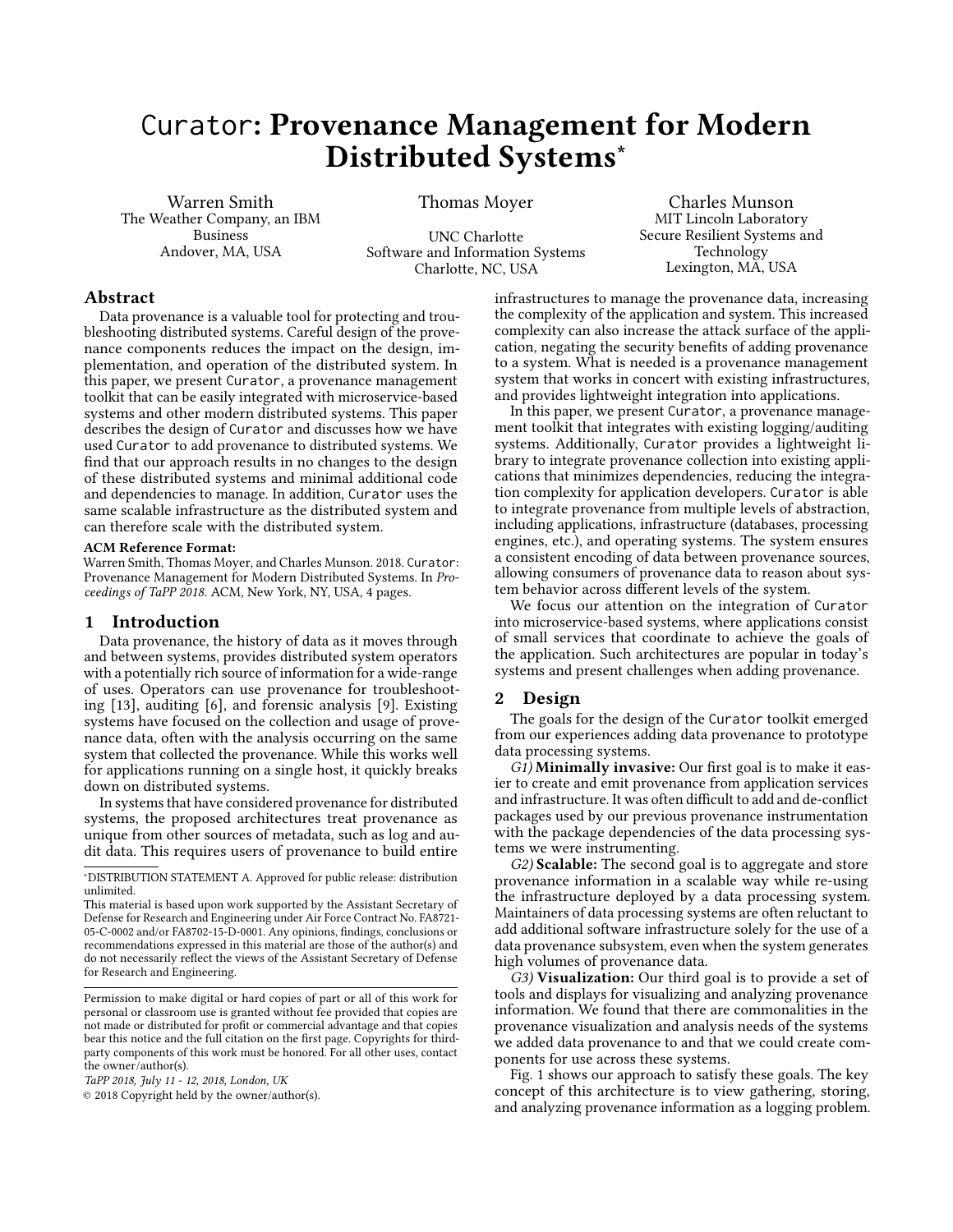<span id="page-1-0"></span>

Figure 1. The Curator toolkit integrated into a microservice architecture. Some connections have been removed for legibility.

```
ProvenanceLogger logger =
 new ProvenanceLogger(Logger.getLogger("App"),
                     new ProvJsonSerializer());
Entity input = new Entity();
input.setAttribute("filename", "IMG-0942.jpg");
Activity transform = new Activity();
Used used = new Used(transform, inputData);
logger.log(inputData);
logger.log(transform);
logger.log(used);
```
Figure 2. Adding provenance instrumentation to a microservice.

The Curator design consists of helper libraries to create provenance information and add it to logs, use of a log aggregation and processing system, and a provenance subsystem for storing, visualizing, and analyzing the provenance.

# 2.1 Instrumentation and Logging

To emit provenance, the Curator toolkit includes a Java library to create, encode, and log provenance. Fig. [2](#page-1-1) shows the creation of a provenance logger with a serializer, the creation of provenance objects, and the logging of these objects to the same log the microservice uses for its logging.

Curator adopts the World Wide Web Consortium's W3C-PROV [\[5\]](#page-3-4) standards to represent data provenance information and defines a set of Java objects organized as graph vertices and edges to represent the PROV data model. The middle of Fig. [2](#page-1-1) contains examples of these objects. To translate provenance objects to and from representations that are suitable for logs, the toolkit contains serializers and deserializers that support formats such as PROV-JSON [\[8\]](#page-3-5). The third line of Fig. [2](#page-1-1) demonstrates selection of a serializer.

Curator makes use of the logging framework chosen by the authors of the microservice, rather than imposing a logging framework, and currently supports  $\log 4j^{\bar 1}$  $\log 4j^{\bar 1}$  $\log 4j^{\bar 1}$  and  $\log 4j^{\bar 2}$ . The toolkit also provides wrapper ProvenanceLogger classes to hold a serializer object and to implement log() methods for all of the provenance objects.

#### TaPP 2018, July 11 - 12, 2018, London, UK Warren Smith, Thomas Moyer, and Charles Munson

#### 2.2 Aggregation and Ingest

Once the microservices log provenance information, the logging system gathers the logs and then filters the provenance information out of the logs. Curator deserializes and writes the provenance data into a provenance database. Curator includes a simple service to perform these tasks. This service currently receives log4j data via a socket or a log file. It then deserializes the provenance data using any of the available deserializers (e.g PROV-JSON), and writes the provenance information to any supported provenance database.

However, rather than using the simple Curator ingest service, we recommend using a log management system for a more scalable and robust ingest implementation. Systems such as logstash  $^2$  $^2$  and fluentd  $^3$  $^3$  are widely used in microservice architectures to manage log data. These services are modular and configurable and support the dual use of monitoring and analyzing the operation of a microservice-based system as well as managing provenance data. The Curator toolkit currently includes a logstash output plugin.

## 2.3 Storage and Query

We have found that it is not possible to select a single data storage solution for provenance data. First, the volume and velocity of provenance data varies from system to system so no one solution is always the most appropriate. Second, a microservice system has likely adopted a database for their needs and the developers and operators would prefer to also use that database for provenance data.

The Curator approach is to therefore support a number of different databases behind common Store and Query interfaces. Curator currently supports popular SQL databases (MySQL/MariaDB, PostgreSQL, H2, Derby) and the Accu-mulo<sup>[4](#page-0-0)</sup> distributed key/value store. Curator represents provenance information as graphs of vertices and edges that have attributes (key/value pairs). Curator stores these graphs in SQL in a normalized form and in Accumulo in a denormalized form, as is typical for such databases. The optimized schemas used in the databases enable fast retrieval of vertices and edges by their ids and locating vertices and edges that have specific attributes. It has been demonstrated that SQL databases support lower ingest rates and data volumes, but fast queries<sup>[5](#page-0-0)</sup>. Accumulo supports high ingest rates and volumes of data, but queries can be slower [\[11\]](#page-3-6).

The Curator Query interface supports a number of operations to retrieve provenance data to drive analytics. As mentioned above, this interface supports basic operations such as finding vertices and edges by identifier or by attributes. The interface also supports finding ancestors and descendants of a vertex (typically an entity) so that an analysis tool can determine what entities, activities, and agents influenced or were influenced by a vertex. For broader views, the Query interface supports finding the ancestors and descendants of a set of vertices and the connected subgraph that a set of vertices are part of.

#### 2.4 Analytics

We use the provenance information available from the Query to drive analytics. For example, we have written systemspecific analysis code to analyze the structure and content of

<sup>1</sup><https://logging.apache.org/log4j>

<sup>2</sup><https://www.elastic.co/products/logstash>

<sup>3</sup><https://www.fluentd.org/>

<sup>4</sup><https://accumulo.apache.org>

<sup>5</sup>This assumes that the tables have the appropriate indexes.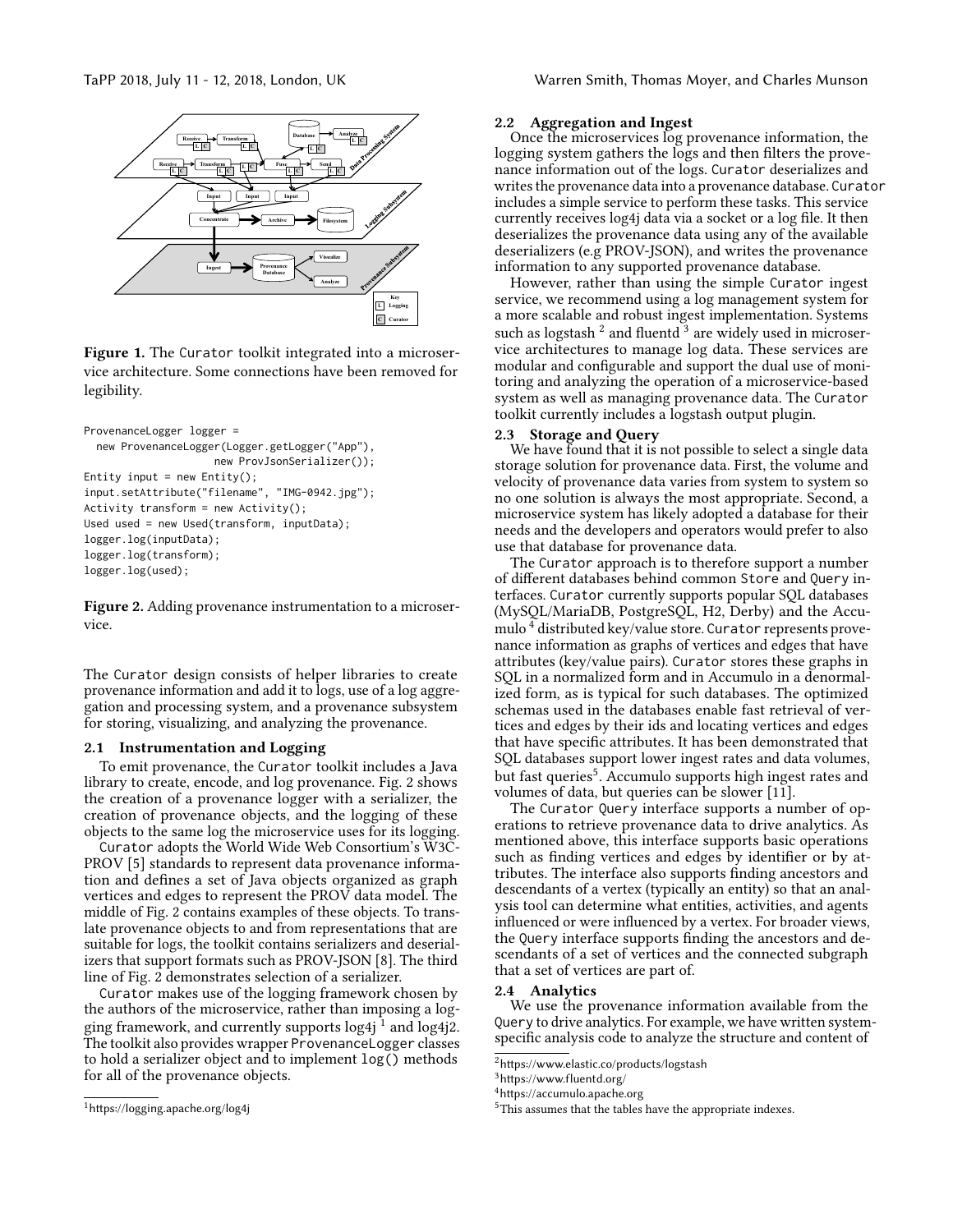a provenance graph related to a data item passing through a data processing pipeline in order to ensure accurate and timely processing of data inputs. This code determines if the provenance graph has the structure and content that we expect and notifies the user if it does not. Such analysis can be used for anomoaly detection and for debugging. However, in the case of anomaly detection, more work is needed to ensure the security of the provenance collected using Curator. Graph-grammar based techniques such as those used in Winnower can be integreated to allow for more general-purpose analysis of graph structure [\[7\]](#page-3-7).

# 2.5 Visualization

Finally, provenance visualizations are useful for a number of purposes. An operator or developer can use visualizations to understand the operation of a system and the interactions of the components in the system. They can also use visualizations to analyze the causes or effects of a failure or an attack. Curator includes visualization components for integration into data processing systems. These components provide a general-purpose mechanism to explore provenance data that has been processed by Curator, allowing consumers of provenance data to explore the provenance data in a browser.

# 3 Use Cases

We used the Curator toolkit to add provenance to several distributed systems. The general purpose of all of these systems is to process data as it streams into the system, store data products, perform analyses on stored data, and present results to users. The systems are architected as a set of microservices that communicate via a message bus.

We integrated Curator into these systems in order to collect provenance. First, we added provenance logging statements into the application services. As described above, these statements are not difficult to write and the application services have a great deal of contextual information that can be of use in the provenance record. However, it is challenging to locate all of the code locations that require logging. One promising technique for auotmatically instrumenting applications for provenance is described in [\[2\]](#page-3-8). Such systems can use Curator to add provenance to legacy applications.

Second, we added provenance logging to common application libraries, such as a library that wraps a messaging system to package application data for sending and receiving. This is again easy to accomplish using code similar to that shown in Fig. [2.](#page-1-1) This approach works well because provenance logging is added in a minimal number of locations and can gather a large amount of the provenance needed for a system. In addition, because this logging is part of the application, a large amount of application context is available to the provenance system.

Third, we added provenance logging to common infrastructure, such as Spring Integration. Spring Integration  $^6$  $^6$  is a Java framework for creating distributed applications by composing services and abstracting the message-oriented mechanisms that connect the services. This approach allows services to be written independently from each other focusing only on their inputs, functionality, and outputs. To add provenance gathering to Spring, we created a Spring Interceptor that creates provenance log entries for each message it sees. We also made a small change to the Spring

XML configuration to add this interceptor to every channel so that we could gather provenance information for every communication between services. More details on the Spring Interceptor can be found in the full technical report. Details of the technical report can be found at [https:](https://bitbucket.org/crestlab/Curator-public.git) [//bitbucket.org/crestlab/Curator-public.git](https://bitbucket.org/crestlab/Curator-public.git).

# 4 Related Work

Curator is not the first provenance management toolkit. SPADE [\[4\]](#page-3-9) and PLUS [\[3\]](#page-3-10) are two systems that provide similar capabilities. These management systems aim to capture, encode, store, and query provenance information from a wide-range of systems. PLUS aims to support integration into applications by providing a library for reporting provenance, a SQL schema for storing provenance, and a query interface to access collected provenance. PLUS also provides a modified Mule enterprise service bus that captures provenance and a provenance reporting API.

SPADE is a similar system that aims to collect, encode, store, and query provenance data in distributed systems. The core of SPADE is a pluggable kernel with interfaces for collection, storage, and querying of provenance data. SPADE also considers how to handle provenance at multiple abstraction layers, with collection plugins to capture both operating system information from audit logs and from applications using a named pipe. Similar to PLUS, SPADE provides an API for applications to report provenance. In both SPADE and PLUS, the transfer of provenance data is handled separately from other logging messages.

The primary difference between Curator and the tools described above is that Curator integrates with existing logging infrastructures for distributed systems, instead of building an entirely parallel infrastructure to support the management of the provenance data. This provides the additional benefit that system designers and developers can integrate with their existing logging infrastructures. This also reduces the complexity of Curator, since it is not responsible for log management. Our initial version of Curator acted as a centralized log management system for provenance data, making the core of Curator large and complex.

ProvToolbox  $^7$  $^7$  is a Java library for working with provenance in the W3C-PROV format. It defines Java classes to represent provenance documents. ProvToolbox also provides functionality to convert between Java provenance documents and the W3C PROV formats (PROV-XML, PROV-JSON, PROV-N). Finally, it can generate images of prove-nance graphs using Graphviz<sup>[8](#page-0-0)</sup>. However, we found that ProvToolbox didn't fulfill all of our needs. First, ProvToolbox depends on a large number of packages making it challenging to integrate with microservices that have their own, sometimes conflicting dependencies. Second, we desired an in-memory graph representation of provenance information that we could easily search and traverse and that would match the representation that we store in databases, which ProvToolbox does not provide. Third, we wanted a simpler API based on the expectation that we will need to implement that API in a variety of programming languages. These reasons led us to develop the Curator representation for

<sup>6</sup><https://projects.spring.io/spring-integration>

<sup>7</sup><http://lucmoreau.github.io/ProvToolbox>

<sup>8</sup><http://www.graphviz.org>